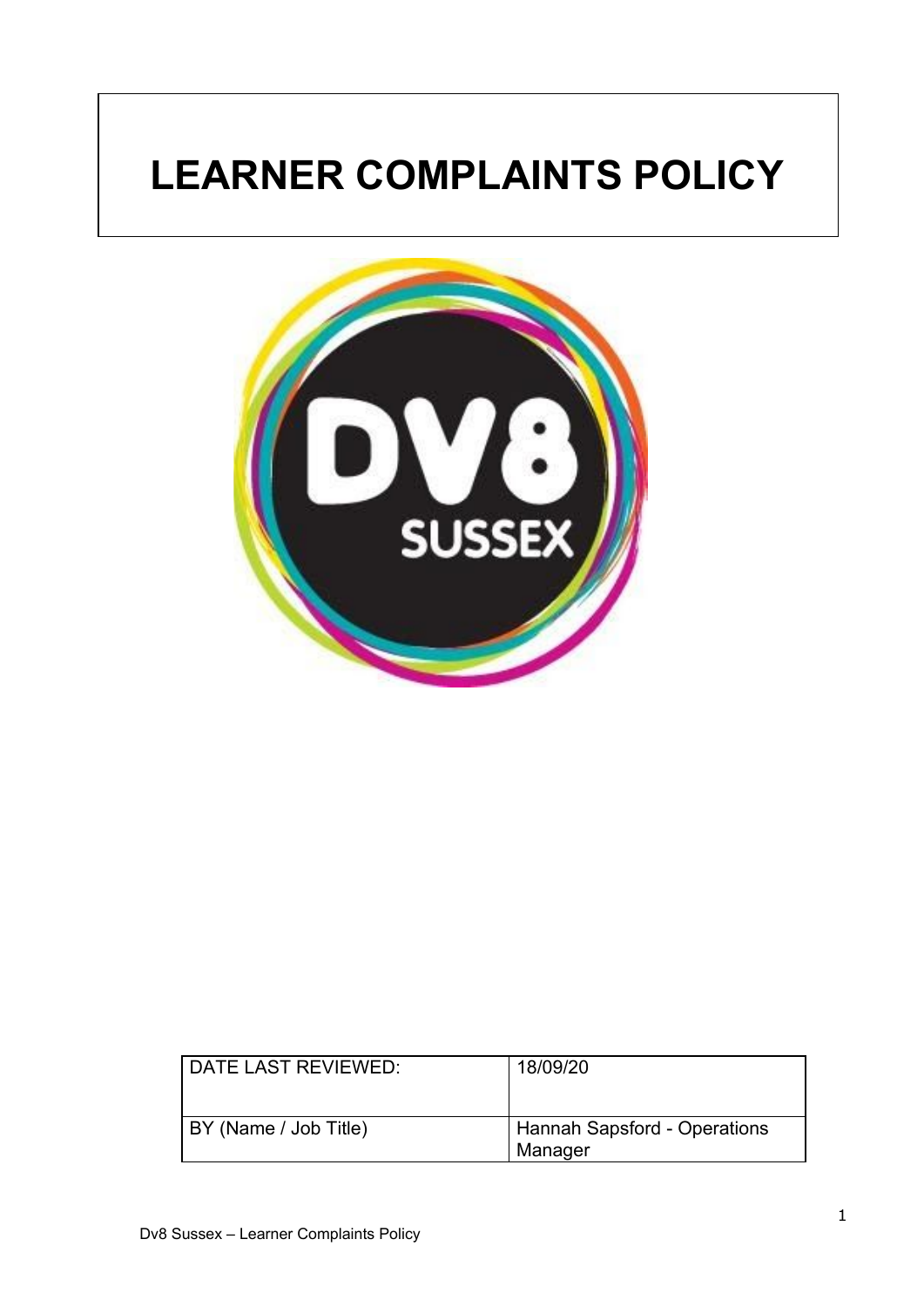# **Learner Complaints - Policy & Procedure**

#### **Purpose and Scope of Procedure**

The purpose of the complaints procedure is to ensure that, as far as possible, complaints are dealt with and resolved informally through discussion between the aggrieved learner and staff. Complaints are concerns or problems raised by a learner or learners and may be made in writing or orally. (There is a separate procedure for qualification appeals.) Before using the complaints procedure it is expected that a learner will try to resolve the complaint informally. The formal stage of the procedure should only be used when the informal stage has failed to resolve the issue or is not making progress at reasonable speed.

This procedure applies to all learners.

#### **Principles of Procedure**

The procedure is based on the following principles:

• A learner has the right to be accompanied by a colleague or friend at every stage of the formal procedure.

• Any complaints, to become formal, must be made in writing to a member of Dv8 Sussex staff as soon as possible

• In all cases, reference to informal resolution in advance of formal complaint is recommended

• All proceedings, whether informal or formal, should, so far as is practicable, remain confidential

• A formal record of any hearing will be available to the learner if requested.

• The timescales set out may be extended with the agreement of the parties. Where more than one learner has lodged a complaint relating to the same, or substantially the same, issue, the complaints may be dealt with together in the interests of fair and consistent decision-making.

• Where a complaint concerns an apparently trivial issue the relevant staff member will discuss this informally with the learner to determine whether there is a real need to pursue the matter through the complaints procedure.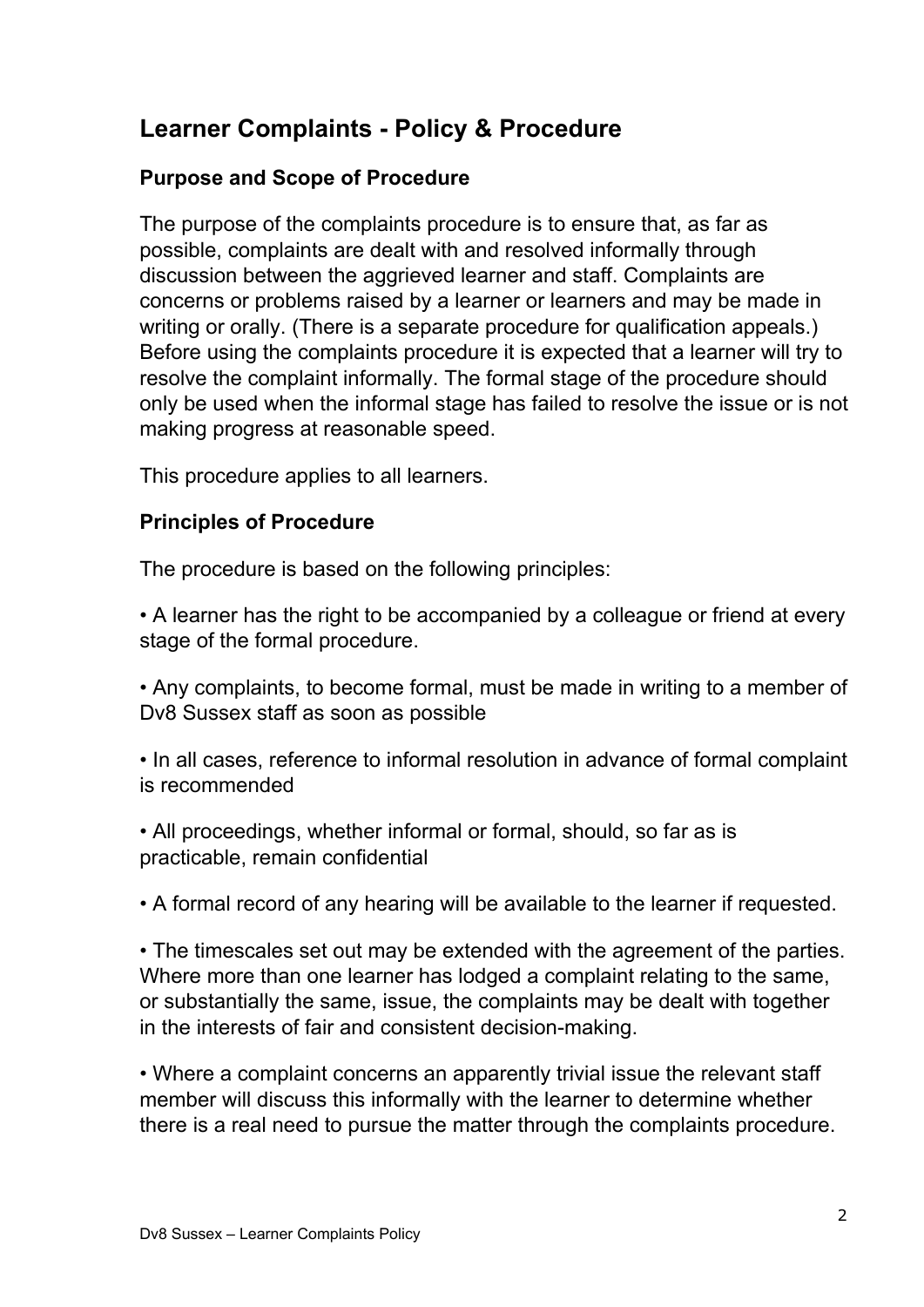• If the learner and member of staff are unable to agree, the learner will be entitled to submit the complaint formally together with any further evidence or explanation that throws new light on it, and demonstrates that a substantive complaint is in fact being made.

• If the learner's complaint restates a complaint that has been dealt with in the past, the learner will be asked to explain how the new complaint differs from the previous one, and either what new incident has occurred or what new evidence has come to light. Where it is clear that there is nothing new being raised, the Dv8 Sussex can reject the complaint without a hearing or committee meeting.

### **Informal Stage**

If a learner has a complaint that involves another learner or other learners, they should first of all try to resolve the matter by direct approach to the learner or learners involved. The learner representatives and an ALS Worker, or other appropriate key worker, may intervene if the situation demands their intervention.

If the matter relates to general welfare, tutors or staff or other facilities provided by Dv8 Sussex, the learner may request a meeting with a relevant staff member and efforts made to resolve the issue. Any informal meeting with staff should be held within 10 working days of the submission of the request. Usually learner complaints are likely to take the form of suggestions for improvement (e.g. more resources, a decision made about support bursaries or changed teaching hours) and can be dealt with either informally or formally based on the nature of the issue.

If, after any action to resolve the complaint taken by staff, the learner is not satisfied with such actions, he/she may proceed to the formal stage of the procedure.

## **Formal Stage**

If the complaint has not been resolved at the informal stage and the learner wishes to proceed to the formal stage, the learner may do so and the complaint will be heard by Dv8 Brighton or Bexhill Head of Centre. The learner must set out in writing the nature of their complaint and the reasons why they are dissatisfied with the outcome of the informal stage. The learner should explain how they think it should be settled. This must be submitted to the Head of Centre. The record of this written complaint will be kept in a specified file for three years, whatever decision is made and however the issue is resolved.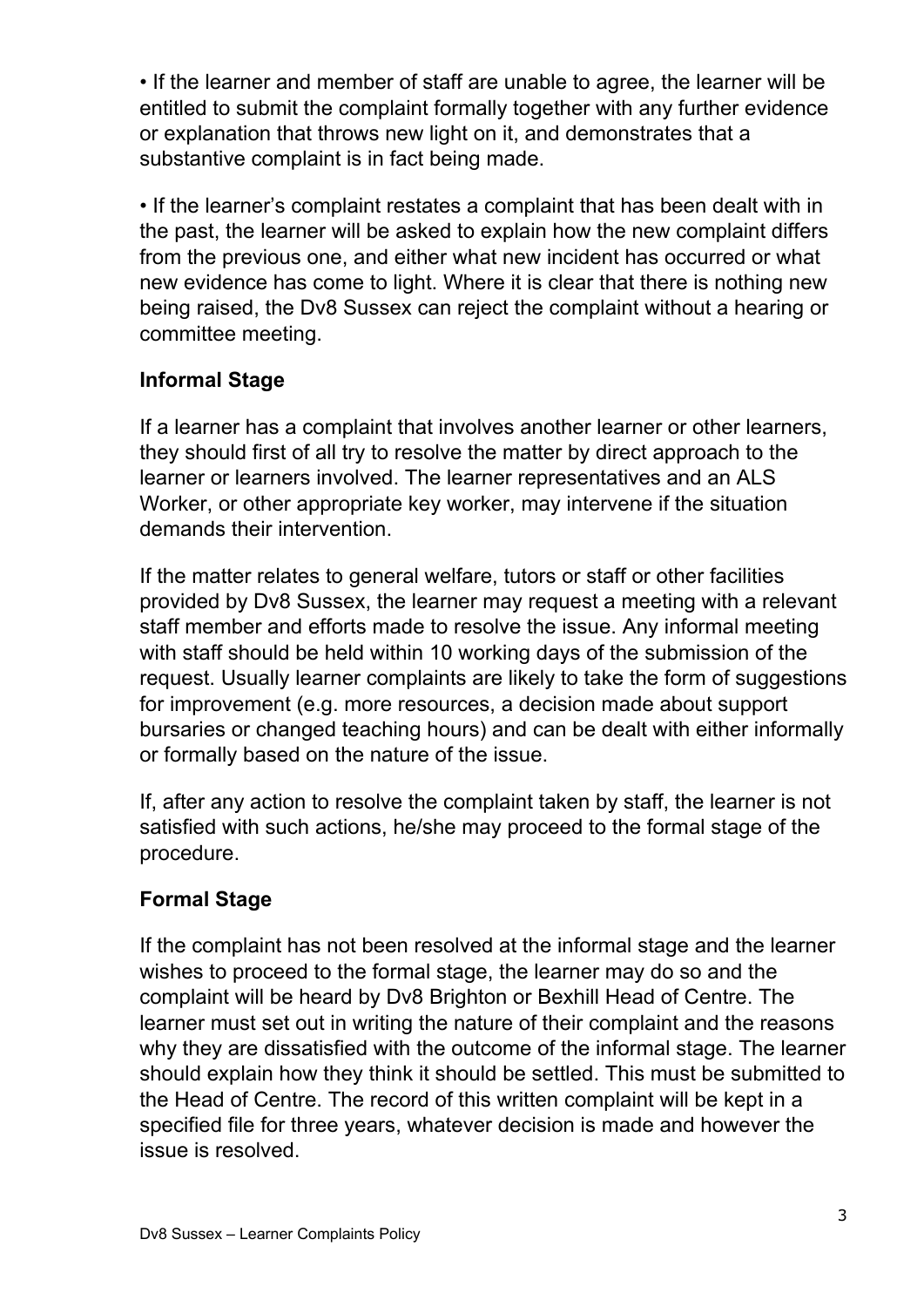Should the complaint relate to a process or decision, the Head of Centre will appoint another person as investigating officer who will be asked to provide a full written report together with any relevant documents. The investigation should be conducted as quickly as possible while allowing for all relevant information and evidence to be gathered. A timescale for this will be agreed between the learner and the Head of Centre.

Should the complaint be against a named individual or individuals, the Head of Centre will give them a copy of the complaint at the earliest opportunity. The individual will present their response at the hearing and it would not normally be necessary to conduct an investigation.

Every attempt will be made to ensure that the hearing will be held within 10 working days of receipt of the investigating officer's report, or within 10 working days of the complaint being received if it is against an individual. The learner will be given five working days' notice that the hearing is to be held. The learner may request an alternative date to allow up to an additional five working days if their representative is unavailable. If following a reasonable attempt to rearrange the hearing, the learner is still unable to attend, they may send a representative, or the hearing may be held in their absence.

The complainant should ensure that they attend the meeting at the specified time. If they are unable to attend because of circumstances beyond their control, they should inform the Head of Centre as soon as possible. If they fail to attend without explanation, or it appears that they have not made sufficient attempts to attend, the hearing may take place in their absence. A copy of any decision will be given in writing to the complainant within three working days of the hearing.

#### **Right of Appeal**

Should the complainant wish to appeal against the decision of the Head of Centre they must do so, in writing, within five working days of being informed of the decision.

A request for an appeal must specify the grounds of the appeal preferably under one or more of the following headings:

- the nature of any redress
- the finding of the hearing on a point of fact which is pertinent to the decision of the hearing
- a failure to adhere to the published procedure.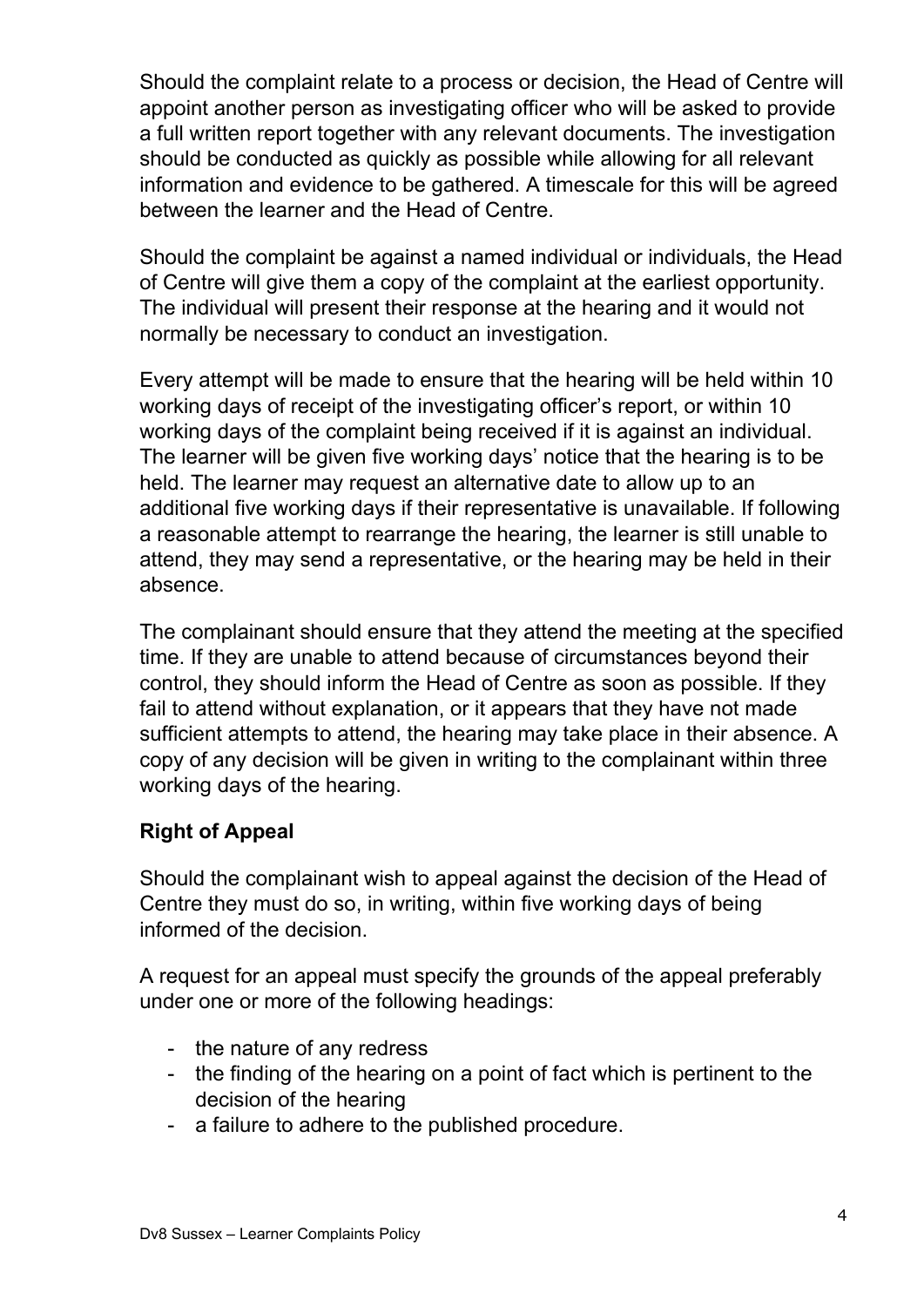The appeal will be considered by the Principal, or another senior manager who has not been directly involved in the matters detailed in the complaint. All details of the complaint will be made to the Prinicipal, including findings and reasons for the decision.

The appeal will be heard by the Principal. The learner will be given five working days' notice that the hearing is to be held. The complainant may request an alternative date to allow up to an additional five working days if their representative is unavailable. If following a reasonable attempt to rearrange the hearing, the learner is still unable to attend, they may send a representative, or the hearing may be held in their absence.

The complainant should ensure that they attend the meeting at the specified time. If they are unable to attend because of circumstances beyond their control, they should inform the Principal as soon as possible. If they fail to attend without explanation, or if it appears that they have not made sufficient attempts to attend, the hearing may take place in their absence. The appeal is not a rehearing of the original complaints, but rather a consideration of the specific areas with which the learner is dissatisfied in relation to the original complaints. The Principal may therefore confine discussion to those specific areas, rather than reconsider the whole matter afresh.

The Principal will hear all or part of the previous hearing depending upon the nature of the appeal. The Principal has the scope to:

- Uphold all or part of the previous decision
- Not uphold the previous decision.

If the Principal decides either to uphold only part of the previous decision or not to uphold the previous decision, he/she may at their discretion substitute an appropriate remedy of their own choosing.

Within three working days of the appeal the Principal will record the decision and give it to the learner. Any recommendations made will be notified to the appropriate individuals, and will be time bound. Written records of this complaint will then be kept in the complaints file for three years and then destroyed.

Should the complainant wish to appeal against the decision of the Principal must do so, in writing, within five working days of being informed of the decision.

The appeal will be sent on to the Chair of the Dv8 Board, who is independent of the management and day to day running Dv8 Sussex. All